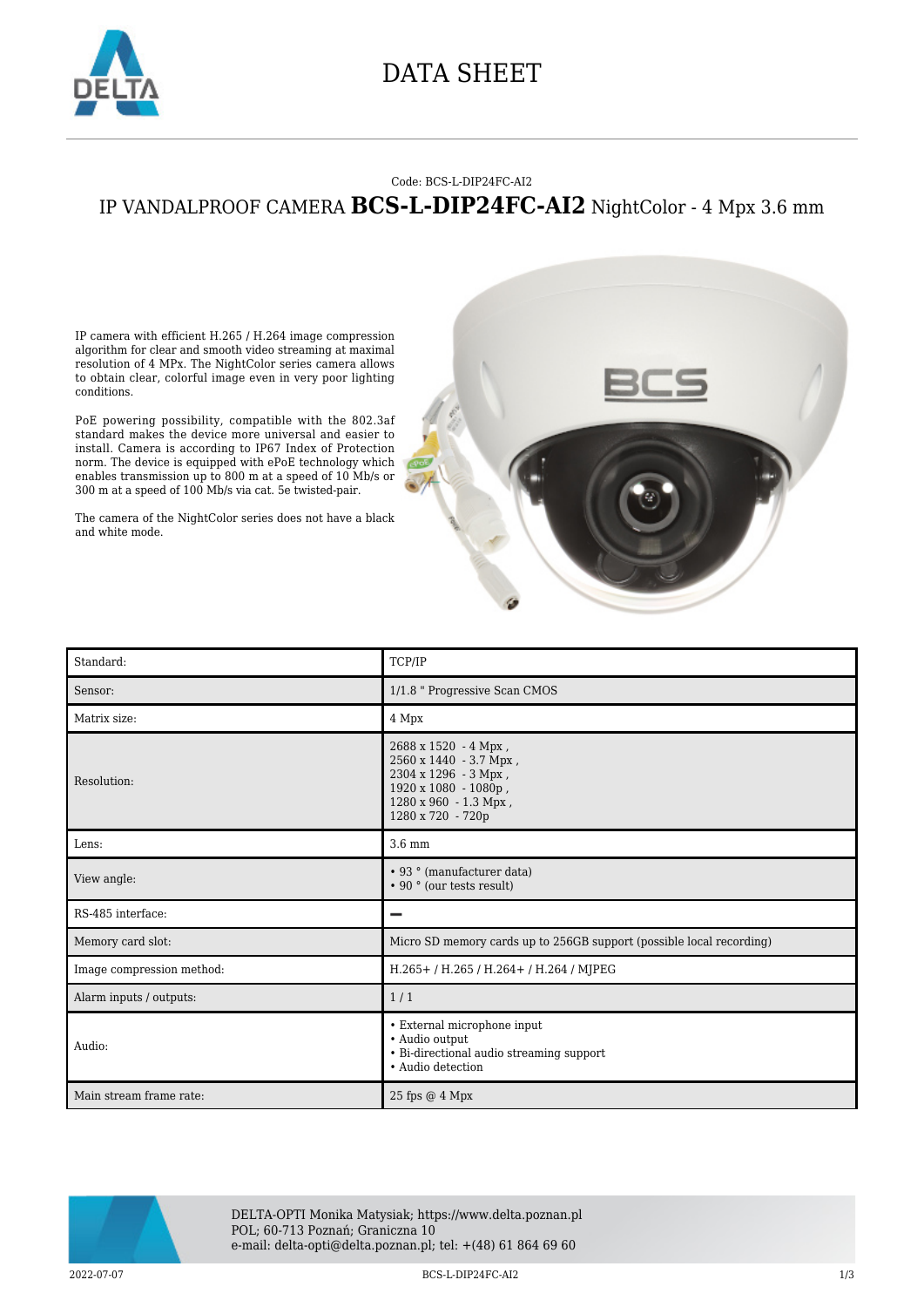

## DATA SHEET

| Network interface:             | 10/100 Base-T (RJ-45)                                                                                                                                                                                                                                                                                                                                                                                                                                                                                                                                                                                                                                                                                                                                                                                                            |
|--------------------------------|----------------------------------------------------------------------------------------------------------------------------------------------------------------------------------------------------------------------------------------------------------------------------------------------------------------------------------------------------------------------------------------------------------------------------------------------------------------------------------------------------------------------------------------------------------------------------------------------------------------------------------------------------------------------------------------------------------------------------------------------------------------------------------------------------------------------------------|
| Network protocols:             | IPv4/IPv6, HTTP, HTTPS, TCP, UDP, ARP, RTP, RTSP, RTCP, RTMP, SMTP, FTP,<br>SFTP, DHCP, DNS, DDNS, OoS, UPnP, NTP, Multicast, ICMP, IGMP, NFS, SAMBA,<br>PPPoE, IEEE 802.1x, SNMP                                                                                                                                                                                                                                                                                                                                                                                                                                                                                                                                                                                                                                                |
| <b>WEB Server:</b>             | Built-in                                                                                                                                                                                                                                                                                                                                                                                                                                                                                                                                                                                                                                                                                                                                                                                                                         |
| Max. number of on-line users:  | 20                                                                                                                                                                                                                                                                                                                                                                                                                                                                                                                                                                                                                                                                                                                                                                                                                               |
| ONVIF:                         | 20.06                                                                                                                                                                                                                                                                                                                                                                                                                                                                                                                                                                                                                                                                                                                                                                                                                            |
| Main features:                 | • WDR - 120 dB - Wide Dynamic Range<br>• 3D-DNR - Digital Noise Reduction<br>• ROI - improve the quality of selected parts of image<br>• BLC/HLC - Back Light / High Light Compensation<br>• Possibility to change the resolution, quality and bit rate<br>• Motion Detection<br>• Configurable Privacy Zones<br>• Mirror - Mirror image<br>• Heat map - the selection in the image by corresponding colors the areas with<br>different traffic<br>• IVS analysis : crossing the line (tripwire), intrusion - classification of people and<br>vehicles, abandoned/missing object, fast moving, loitering detection, scene changing,<br>illegal parking, detection of people gathering, people counting - detection and<br>maintenance of 4 independent areas, face detection - advanced face recognition and<br>search functions |
| Mobile phones support:         | Port no.: 37777 or access by a cloud (P2P)<br>• Android: Free application <b>BCS Manager</b><br>• iOS (iPhone): Free application <b>BCS Manager</b>                                                                                                                                                                                                                                                                                                                                                                                                                                                                                                                                                                                                                                                                              |
| Default admin user / password: | $admin / -$<br>The administrator password should be set at the first start                                                                                                                                                                                                                                                                                                                                                                                                                                                                                                                                                                                                                                                                                                                                                       |
| Default IP address:            | 192.168.1.108                                                                                                                                                                                                                                                                                                                                                                                                                                                                                                                                                                                                                                                                                                                                                                                                                    |
| Web browser access ports:      | 80, 37777                                                                                                                                                                                                                                                                                                                                                                                                                                                                                                                                                                                                                                                                                                                                                                                                                        |
| PC client access ports:        | 37777                                                                                                                                                                                                                                                                                                                                                                                                                                                                                                                                                                                                                                                                                                                                                                                                                            |
| Mobile client access ports:    | 37777                                                                                                                                                                                                                                                                                                                                                                                                                                                                                                                                                                                                                                                                                                                                                                                                                            |
| Port ONVIF:                    | 80                                                                                                                                                                                                                                                                                                                                                                                                                                                                                                                                                                                                                                                                                                                                                                                                                               |
| <b>RTSP URL:</b>               | rtsp://admin:hasło@192.168.1.108:554/cam/realmonitor?channel=1&subtype=0 -<br>Main stream<br>rtsp://admin:haslo@192.168.1.108:554/cam/realmonitor?channel=1&subtype=1 - Sub<br>stream                                                                                                                                                                                                                                                                                                                                                                                                                                                                                                                                                                                                                                            |
| Power supply:                  | • PoE (802.3af),<br>$\cdot$ ePoE,<br>• 12 V DC / 370 mA                                                                                                                                                                                                                                                                                                                                                                                                                                                                                                                                                                                                                                                                                                                                                                          |
| Power consumption:             | $\leq$ 4.4 W                                                                                                                                                                                                                                                                                                                                                                                                                                                                                                                                                                                                                                                                                                                                                                                                                     |
| Housing:                       | Dome - Metal                                                                                                                                                                                                                                                                                                                                                                                                                                                                                                                                                                                                                                                                                                                                                                                                                     |
| Color:                         | White                                                                                                                                                                                                                                                                                                                                                                                                                                                                                                                                                                                                                                                                                                                                                                                                                            |
| "Index of Protection":         | IP67                                                                                                                                                                                                                                                                                                                                                                                                                                                                                                                                                                                                                                                                                                                                                                                                                             |
| Vandal-proof:                  | IK10                                                                                                                                                                                                                                                                                                                                                                                                                                                                                                                                                                                                                                                                                                                                                                                                                             |
| Operation temp:                | $-40 °C  60 °C$                                                                                                                                                                                                                                                                                                                                                                                                                                                                                                                                                                                                                                                                                                                                                                                                                  |
| Weight:                        | $0.46$ kg                                                                                                                                                                                                                                                                                                                                                                                                                                                                                                                                                                                                                                                                                                                                                                                                                        |